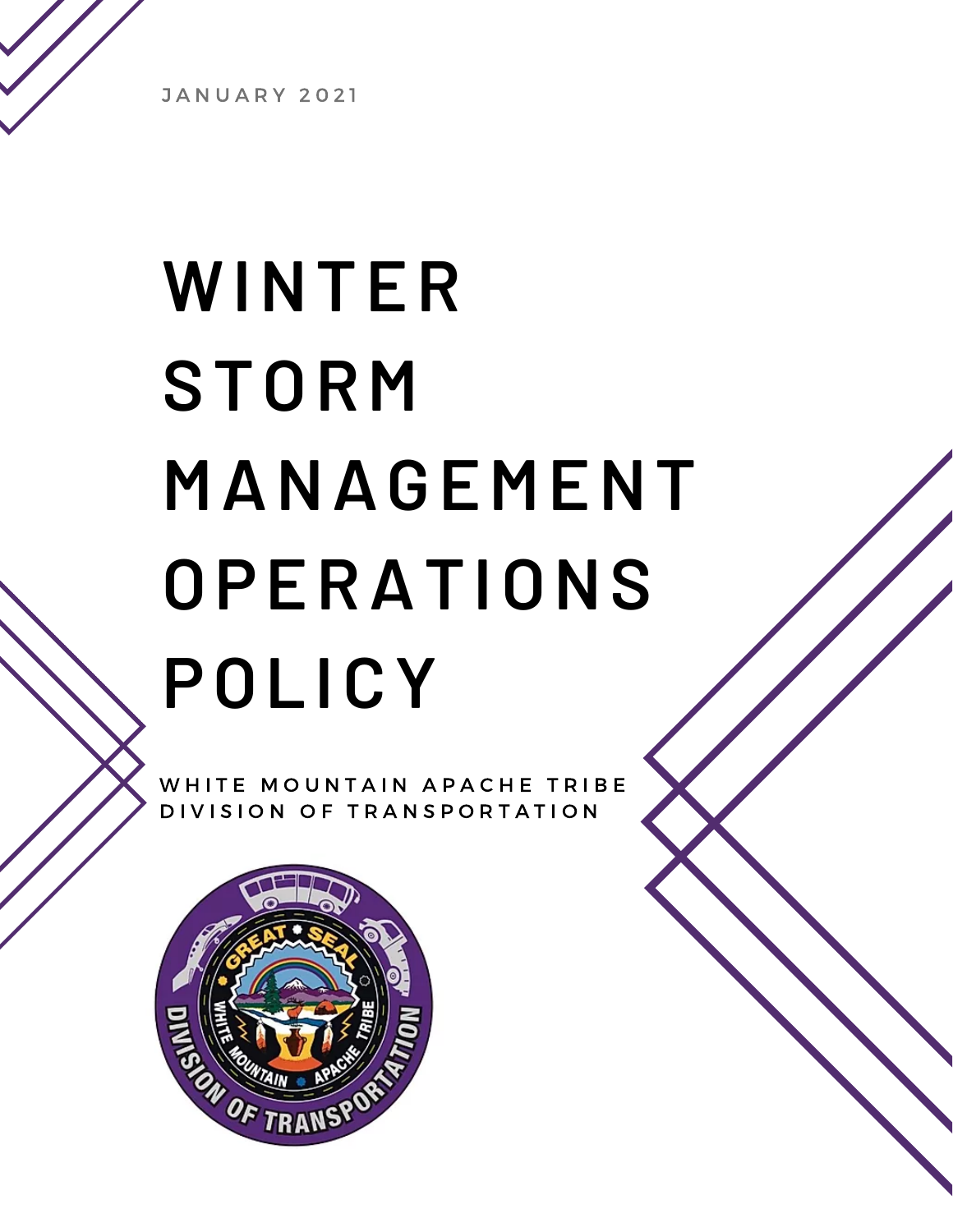### **PURPOSE**

The White Mountain Apache Tribe Division of Transportation is responsible for keeping Tribal owned/operated roadways safe and operational during winter months when snow and ice accumulate on these roadways, in a manner as safe and practical given winter storm conditions and available resources.

WMAT DOT considers that the forecast of certain difficult driving conditions caused by snow or ice warrant immediate response and work by the WMAT DOT roadway maintenance crews to mitigate these driving conditions until weather allows driving conditions to return to normal.

The goal of this work will be to enable a reasonable and prudent driver operating a sufficiently equipped vehicle to safely travel public roadways. Work by WMAT DOT crews may be continuous or intermittent depending on the nature of the storm, and the availability and condition of equipment and WMAT DOT personnel.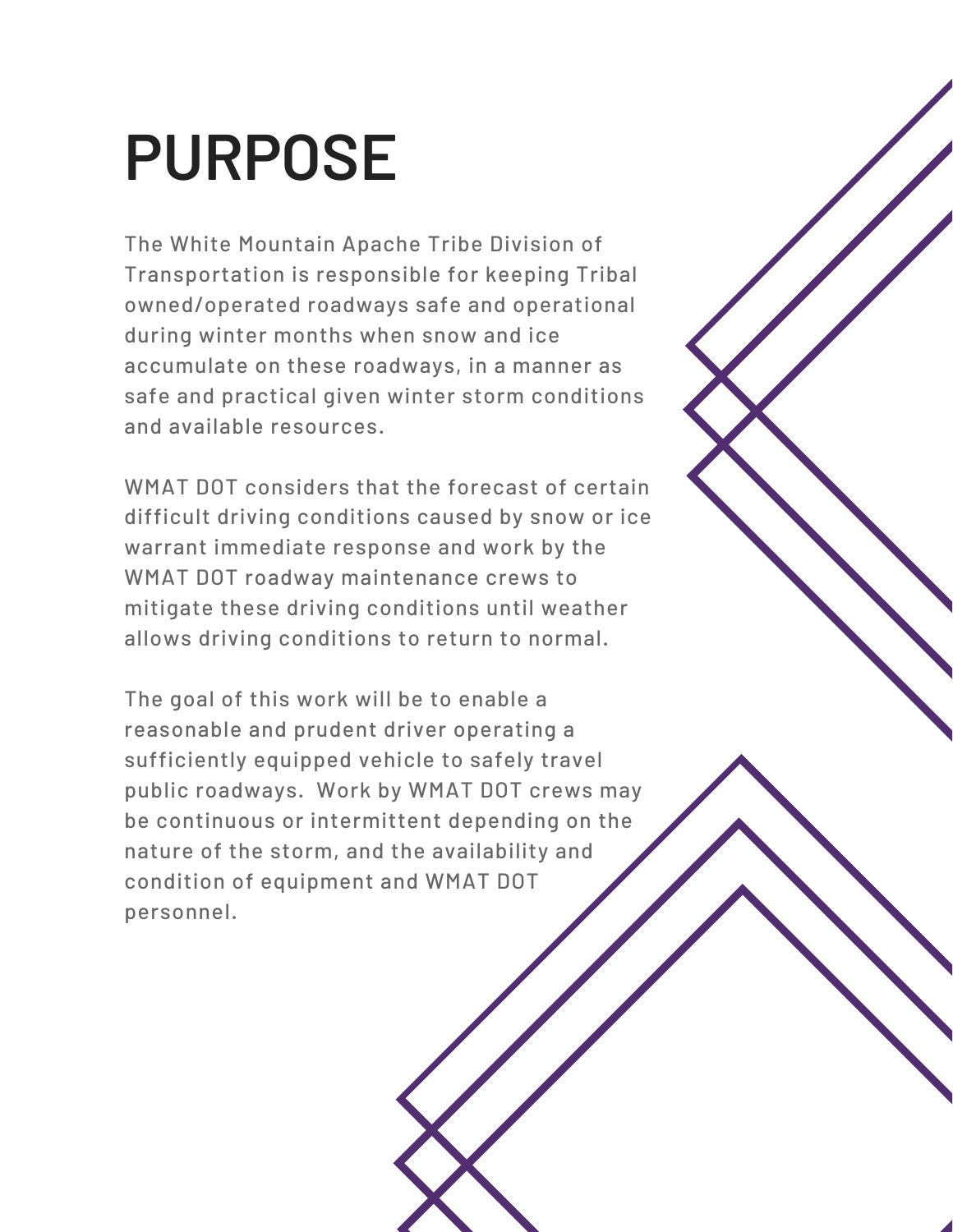## **POLICY**

- White Mountain Apache Tribe Division of Transportation road maintenance crews will 1. begin snow removal operations and/or cindering when approximately four to six (4 - 6) inches or more has accumulated on the local roadways.
- 2. Priority for snow removal and/or cindering is:
	- a. Main Arterials
	- b. Major Hills
	- c. Major Residential Community Roads designated by WMAT DOT
	- EMS, School Bus Routes & WMAT Fort Apache Connection Transit Routes d.
	- e. Primitive Roads (if required)
- 3. Priorities "a" thru "d" will be completed so that all roadways will be cleared with an initial pass.
- 4. In emergency situations, the White Mountain Apache Tribal Police Department may contact WMAT DOT so they can coordinate movement of emergency vehicles.
- 5. Roads that are not on the WMAT DOT inventory eligible for maintenance will not be plowed.
- 6. It is the purpose of the initial pass to open roadways so as to permit responsible traffic flow. It is impossible to plow without leaving a windrow (which may effect) driveway entrances.
- 7. Driveway snow clearing is the responsibility of the owner.
- 8. Cinders may be applied to all major hills, signalized intersections, shaded areas, problem areas and stop sign intersections. WMAT DOT will limit the use of cinders in residential areas and flat roads. Cinders may be applied frequently due to traffic pushing the cinders into the snow/ice, crushing or blowing off the roadways.
- 9.Obstructions in Roadway: If the operator is unable to safely conduct snow plowing and/or roadway cindering operations due to vehicles' and or obstructions' in the roadway he/she will not do so.
- 10. The policy also sets the following target plowing time frames based on the amount of snowfall received:

a. 4 to 6 inches of snow - First Priority areas only

b.6 to 8 inches of snow - Second priority areas completed within 12 hours

c.8 to 12 inches of snow - Second priority areas completed within 18 hours

d. Over 12 inches of snow - Second priority areas completed within 36 hours

- 11. The timing of snowstorms creates many challenges. If snow was received right before the morning traffic hour or the evening traffic hour, it is very difficult to keep the first priorities open and passable. Depending upon the amount of accumulation, approximately 4 to 12 hours is required to plow and cinder the first priority routes one time.
- 12. All WMAT DOT maintenance personnel receive winter operations training as defined in Appendix A.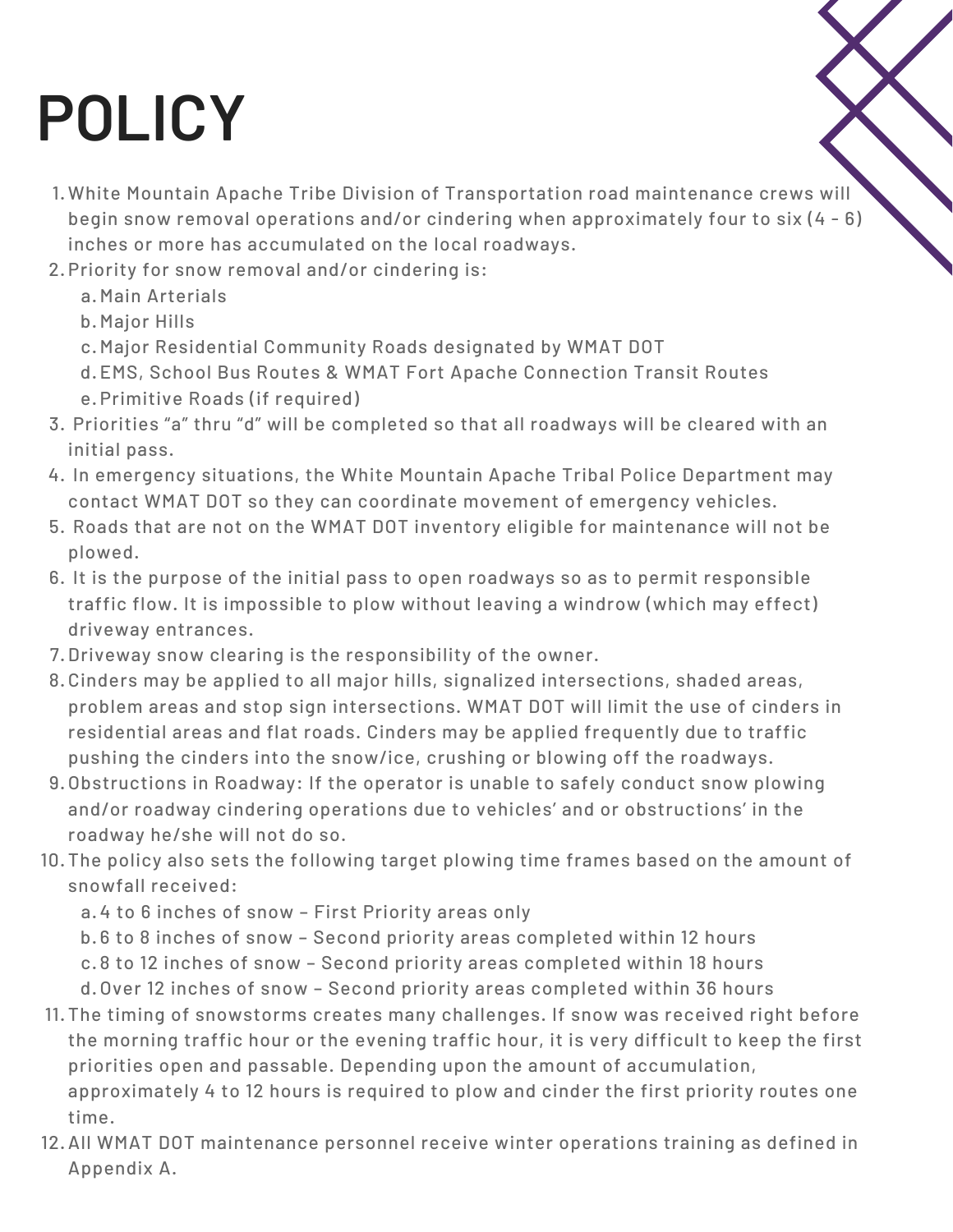### **COMMUNITY TIPS FOR A SAFE WINTER SEASON:**

- Use chains or studded tires when necessary
- Slow down
- Be patient
- Only drive when necessary
- Be considerate of other drivers, emergency vehicles and snow operation crews
- Allow more travel time during or following a snowstorm
- Do not park on City streets or alleyways between the hours of midnight to 7:00 a.m.
- Keep areas in front of driveways and mailboxes clear
- Clear sidewalks of snow and ice within 24 hours of a snowstorm
- Drive at least 50 feet behind snowplows and cinder trucks

For questions please contact the Division of Transportation at (928) 338-5155, or visit our website at WMATDOT.com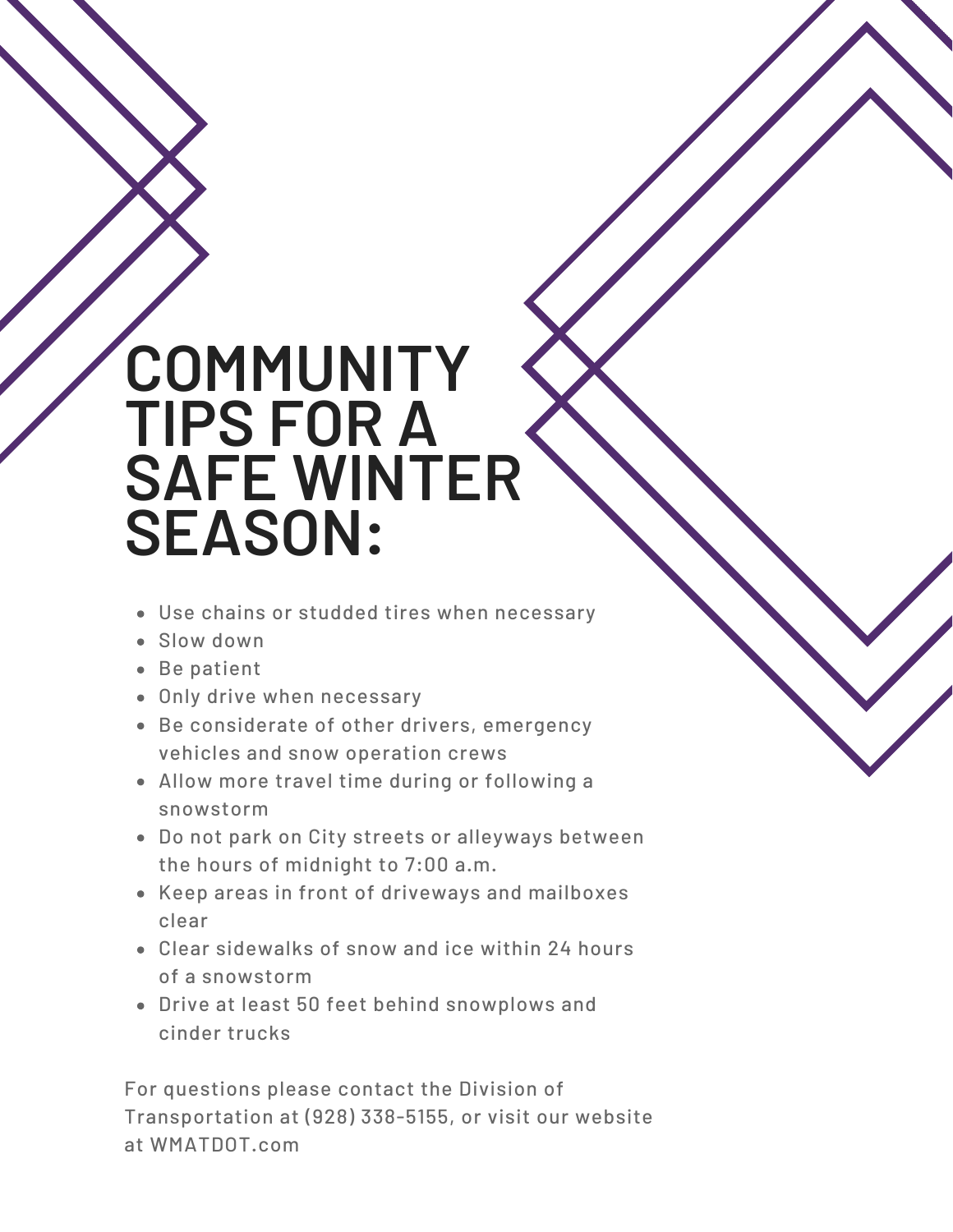#### **APPENDIX A WINTER STORM OPERATIONS TRAINING OUTLINE**

#### **LEARNING GOALS**

- 1. Increase knowledge of safety policies and practices
- 2. Increase knowledge of proper use of equipment
- Increase knowledge of proper/optimal application of chemicals to be effective in the winter 3. storm management, while minimizing adverse effects on the environment
- 4. Improve efficiency and effectiveness of winter storm management

#### **Training Plan Outline**

- 1. Introduction to Winter Storm Management
	- a. Goals of winter storm management
	- b. Federal regulations and requirements
		- i. Importance of winter storm management
	- c. Objectives of this training

i. Present learning Goals

#### 2. Legality

WMAT DOT personnel, CDL and staffing policies, including drug and alcohol policy a.

- Legal rights and responsibilities as a snow removal agency b.
- 3. Basic Meteorology and Winter Weather Events
	- a. Specifically how weather events relate to snow control activities
	- b. Present a few scenarios (temperature falling, whiteout, wind, etc) and how the operator's behavior would have to be modified to deal with them
	- c. Emergency situations
- 4. Priority Routes
	- a. Define priority Routes
	- b. Map of different routes within the reservation boundary
	- c. Are there any route specific issues that should be addressed?
	- d. Define the level of service that the WMAT DOT must meet for each route
- Fundamental Snow and Ice Control Concepts 5.
	- Explain chemical additives a.
	- Explain abrasives b.
	- Explain snowplow techniques, applications and safety c.
- 6. Recommended Chemical Additives and Abrasives
	- a. How anti-icing and deicing agents work
	- b. Application rates and timing
	- c. Special storm conditions
	- d. Special deicing problems (bridges, intersections)
	- When to reapply e.